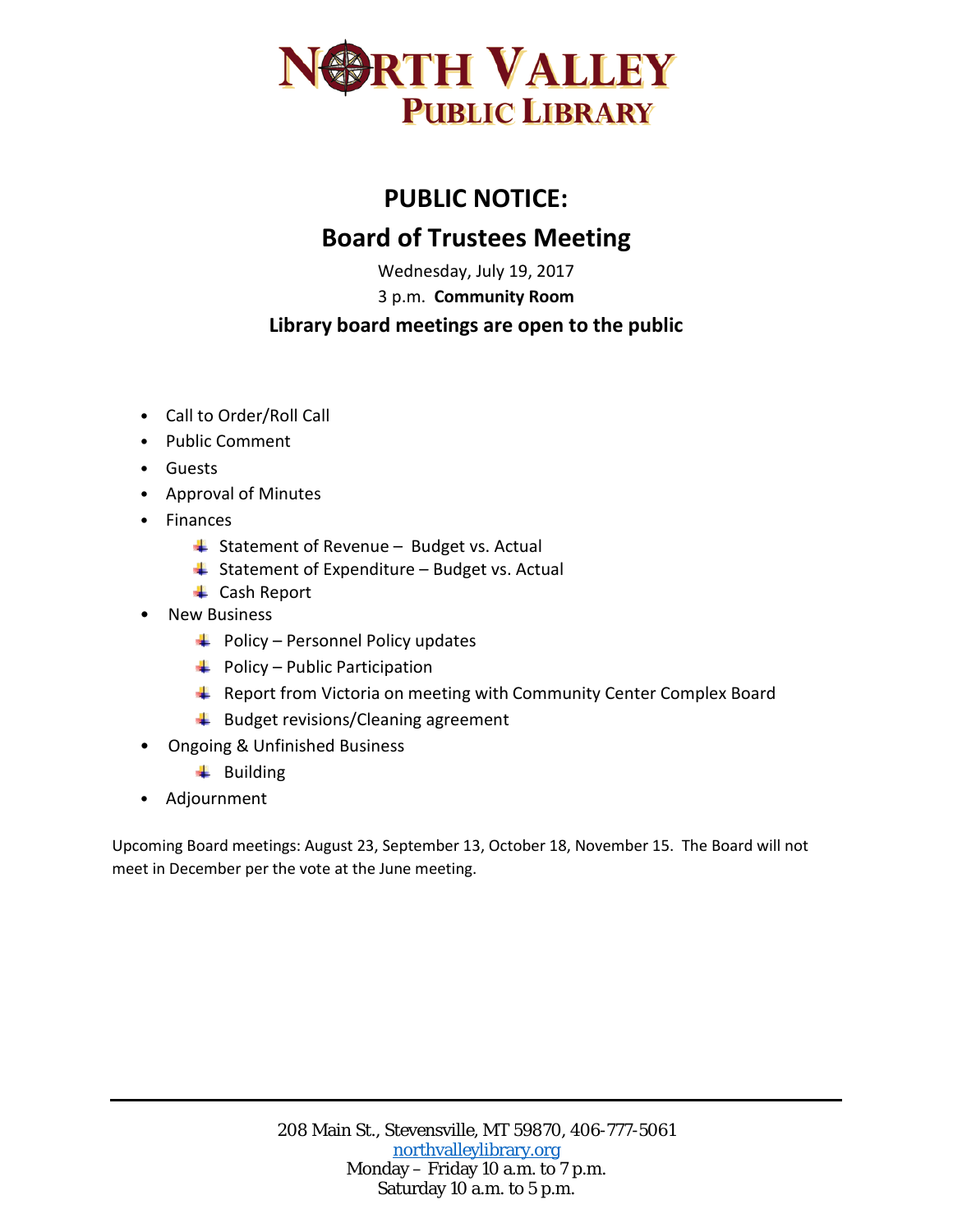North Valley Public Library Board of Trustees Meeting Wednesday, July 19, 2017 3:00 p.m. in the NVPL Community Room

Attending: Victoria Howell, Board chairperson Dianne Snedigar, Board Member Ben Essary, Board Member Caitlin Dunn, Board Member Denise Ard, Library Director Leon Theroux, Guest

Victoria called the meeting to order at 2:59 p.m. Dianne arrived a few minutes late. Kim was not in attendance.

In public comments, Leon asked to be part of the building committee.

Caitlin moved to approve last month<sup>1</sup>s minutes, Ben seconded. Minutes approved unanimously.

Finances: The taxes from the levy for the fiscal year July 2016-June 2017 were less than anticipated by approximately \$5,000.00. E-rate funds started to arrive. In the middle of August, Denise will hear from the State regarding reduction in revenue. The County sends anticipated mill and State entitlement revenue sometime in August. The library will receive Tamarack funds for the July 2017-June 2018 fiscal year and the amount is not decreased. Ben motioned to approve the finances, Dianne seconded. Finance approved unanimously.

New Business: Two policy updates: Personnel and Public Participation.

Personnel: Denise presented an updated Personnel Policy for board review and approval. Lawyers at MACo reviewed the proposed personnel policy update to make sure it meets state public employee codes. Workers' compensation and sick leave is now based on the MACo recommendations. The maternity leave section was modified per MACo suggestions. The sick leave/bereavement pool and direct grant policy was updated. The option to use 2 sick days as personal leave per year was added as a benefit. The special events section was updated. Ben motioned to approve the updated personnel policy, Caitlin seconded. The motion passed unanimously.

Public Participation: Dianne motioned to approve the updated Public Participation Policy as presented, Ben seconded. Motion carried unanimously.

Meeting with Community Center Board: Victoria and Denise met with four members of the Community Center board. Victoria conveyed that at this time North Valley Public Library could not commit to their project.